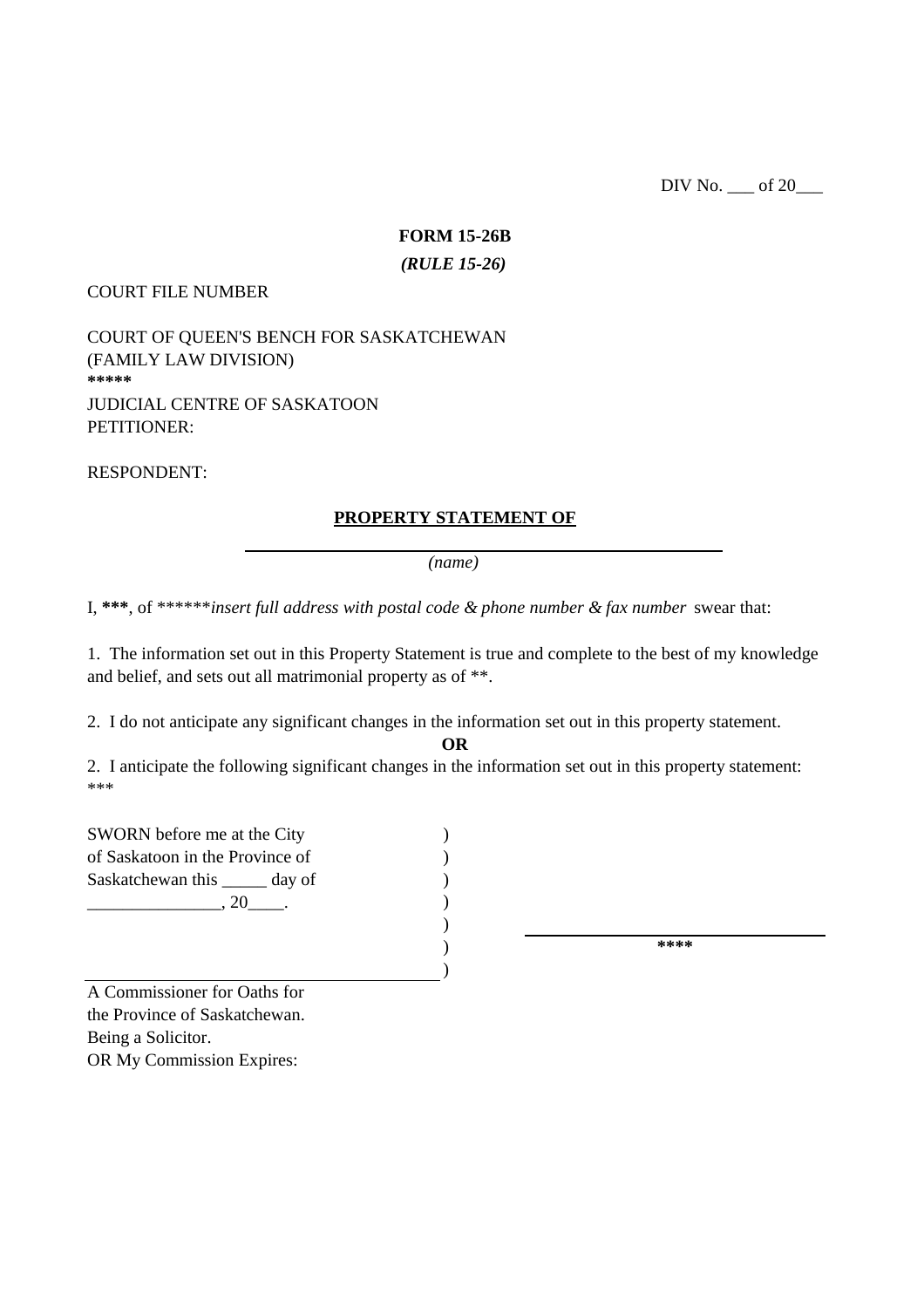### **I: ASSETS IN AND OUT OF SASKATCHEWAN**

THE DATE OF APPLICATION IS:

### **1. REAL PROPERTY**

*Include any interest in land owned on the date of application or as of the date of this statement, including leasehold interests and mortgages. Show estimated market value of the interest, but do not deduct encumbrances or costs of disposition; these encumbrances and costs should be shown under Part II, "Debts and Liabilities".*

*For example, if you were including the family home, you might insert both spouses' names in the first column and "Joint tenancy" in the second column; in the next column, you might write "Family home, 123 Main Street", in the third column, "\$100,000", which in the case of such a joint tenancy would also be the value to be placed in the final column. The amount left to pay on the mortgage would be shown under Part II: "Debts and Liabilities".*

|                                           |                  |                               |                  | <b>Estimated Market Value</b>  |                 |
|-------------------------------------------|------------------|-------------------------------|------------------|--------------------------------|-----------------|
|                                           | Name &           |                               |                  |                                | of the Interest |
|                                           | <b>Type of</b>   | <b>Nature of Property and</b> | <b>Estimated</b> | Date of                        | <b>Current</b>  |
| Owner                                     | <b>Ownership</b> | <b>Address</b>                |                  | <b>Total Value Application</b> | Date            |
|                                           |                  |                               |                  |                                |                 |
|                                           |                  |                               |                  |                                |                 |
|                                           |                  |                               |                  |                                |                 |
|                                           |                  |                               |                  |                                |                 |
| <b>1. TOTAL VALUE OF REAL PROPERTY \$</b> |                  |                               |                  |                                |                 |

## **2. GENERAL HOUSEHOLD GOODS AND VEHICLES**

*Show estimated market value, not the cost of replacement for these items owned on date of application or as of the date of this statement. Do not deduct encumbrances or costs of disposition; these encumbrances and costs should be shown under Part II, "Debts and Liabilities".*

| <b>Item</b>                                                                               | <b>Description</b> | In the<br><b>Possession</b><br>of | <b>Estimated Market Value</b><br>Date of<br><b>Application</b> | <b>Current</b><br><b>Date</b> |
|-------------------------------------------------------------------------------------------|--------------------|-----------------------------------|----------------------------------------------------------------|-------------------------------|
| Household goods,<br>appliances & furniture                                                |                    |                                   |                                                                |                               |
| Cars, boats, trailers,<br>motorhomes.<br>snowmobiles, other<br>vehicles                   |                    |                                   |                                                                |                               |
| Jewelry, works of art,<br>collections, electronics,<br>tools, sports & hobby<br>equipment |                    |                                   |                                                                |                               |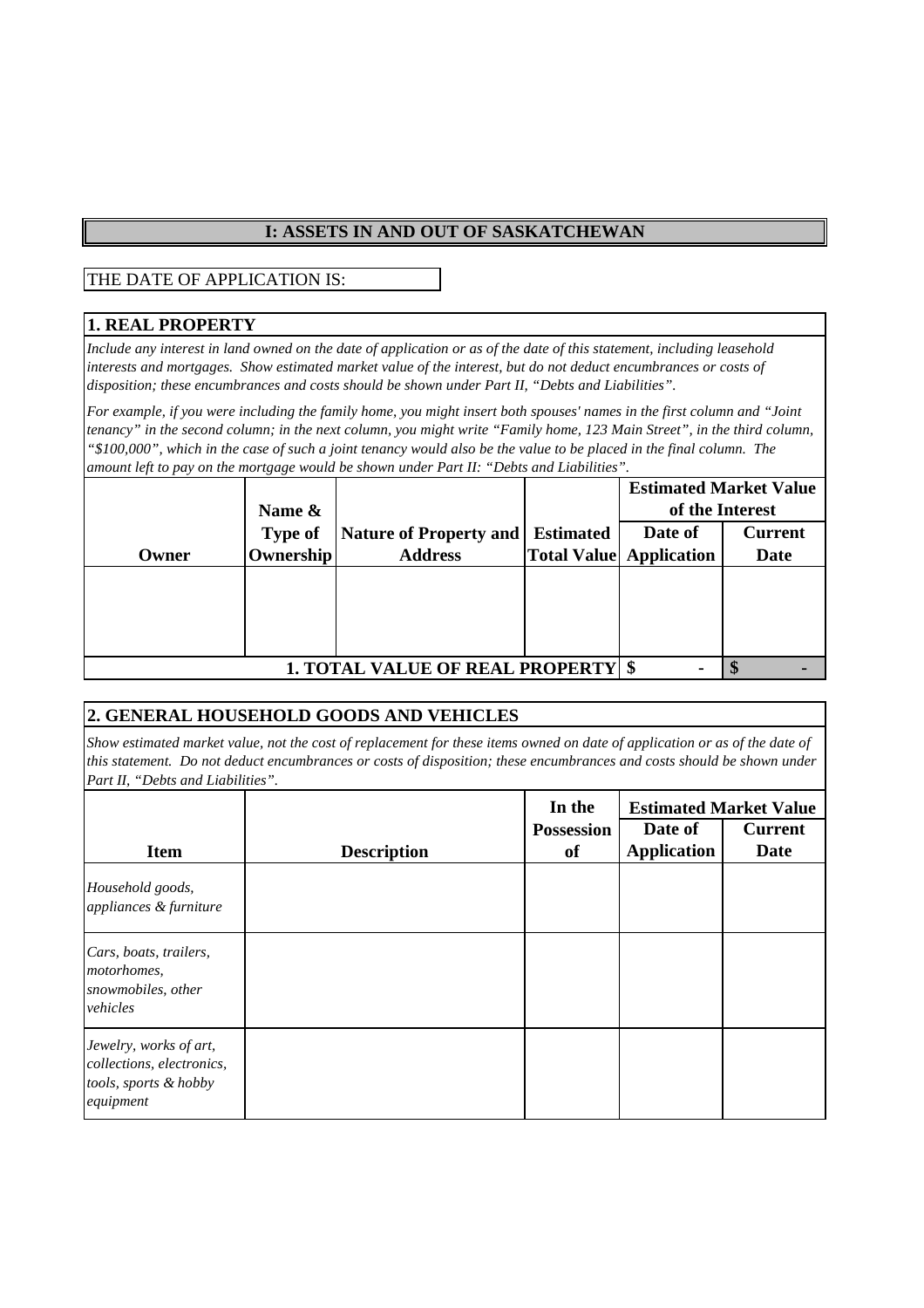| Other Special Items                           |                 |  |  |
|-----------------------------------------------|-----------------|--|--|
| 2. TOTAL VALUE OF GENERAL HOUSEHOLD GOODS AND |                 |  |  |
|                                               | <b>VEHICLES</b> |  |  |

## **Date of Application Current Date \$ - \$ - 3. TOTAL VALUE OF BANK ACCOUNTS AND SAVINGS Amount Owner Category Institution Account Number 3. BANK ACCOUNTS AND SAVINGS** *Show the items owned on the date of application by category. Include cash, savings and chequing accounts in financial institutions, term deposits, guaranteed investment certificates, and any other savings.*

The location of any safety deposit box I have is:

**5. SECURITIES**

*name and address of institutions*

|       | 4. PENSIONS AND RETIREMENT SAVINS PLANS                                                                                                                                                                 |                    |                                                          |                    |                |  |
|-------|---------------------------------------------------------------------------------------------------------------------------------------------------------------------------------------------------------|--------------------|----------------------------------------------------------|--------------------|----------------|--|
|       | Show the items owned by category. Indicate the name and address of the institution where a Registered Retirement Savings<br>Plan is held; include name and address of pension plan and pension details. |                    |                                                          |                    |                |  |
|       |                                                                                                                                                                                                         |                    |                                                          |                    | Amount         |  |
|       |                                                                                                                                                                                                         |                    |                                                          | Date of            | <b>Current</b> |  |
| Owner | Category                                                                                                                                                                                                | <b>Institution</b> | <b>Account Number</b>                                    | <b>Application</b> | <b>Date</b>    |  |
|       |                                                                                                                                                                                                         |                    |                                                          |                    |                |  |
|       |                                                                                                                                                                                                         |                    | <b>4. TOTAL VALUE OF PENSIONS AND RETIREMENT SAVINGS</b> |                    |                |  |
|       |                                                                                                                                                                                                         |                    | <b>PLANS</b>                                             |                    | S              |  |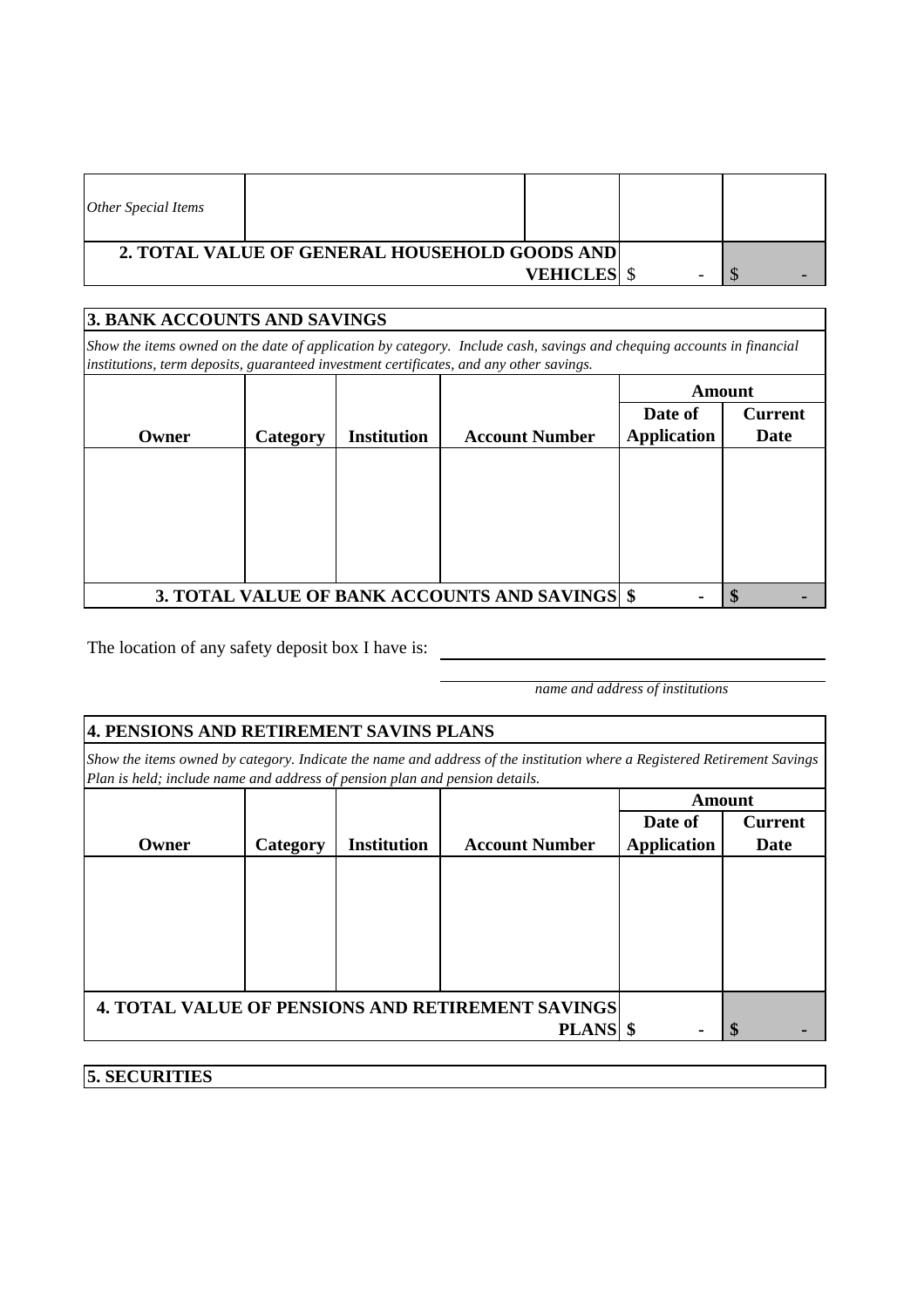| Show the items owned by category. Include shares, bonds, mutual funds, warrants, options, debentures, notes and any<br>other securities. Give your best estimate of their market value if the items were to be sold on the open market. |          |               |                                     |                               |                |  |
|-----------------------------------------------------------------------------------------------------------------------------------------------------------------------------------------------------------------------------------------|----------|---------------|-------------------------------------|-------------------------------|----------------|--|
|                                                                                                                                                                                                                                         |          |               |                                     | <b>Estimated Market Value</b> |                |  |
|                                                                                                                                                                                                                                         |          |               |                                     | Date of                       | <b>Current</b> |  |
| Owner                                                                                                                                                                                                                                   | Category | <b>Number</b> | <b>Description</b>                  | <b>Application</b>            | Date           |  |
|                                                                                                                                                                                                                                         |          |               |                                     |                               |                |  |
|                                                                                                                                                                                                                                         |          |               |                                     |                               |                |  |
|                                                                                                                                                                                                                                         |          |               |                                     |                               |                |  |
|                                                                                                                                                                                                                                         |          |               |                                     |                               |                |  |
|                                                                                                                                                                                                                                         |          |               | <b>5. TOTAL VALUE OF SECURITIES</b> |                               |                |  |

| <b>6. LIFE &amp; DISABILITY INSURANCE</b>                                                                             |               |       |                    |                 |                             |                |  |
|-----------------------------------------------------------------------------------------------------------------------|---------------|-------|--------------------|-----------------|-----------------------------|----------------|--|
| List all whole life, term life, disability or other similar insurance policies. Set out cash surrender value, if any. |               |       |                    |                 |                             |                |  |
|                                                                                                                       |               |       |                    |                 | <b>Cash Surrender Value</b> |                |  |
| <b>Company &amp; Policy</b>                                                                                           | Kind of       |       |                    | Face            | Date of                     | <b>Current</b> |  |
| <b>Number</b>                                                                                                         | <b>Policy</b> | Owner | <b>Beneficiary</b> | Amount          | <b>Application</b>          | Date           |  |
|                                                                                                                       |               |       |                    |                 |                             |                |  |
|                                                                                                                       |               |       |                    |                 |                             |                |  |
|                                                                                                                       |               |       |                    |                 |                             |                |  |
| <b>6. TOTAL CASH SURRENDER VALUE OF INSURANCE</b>                                                                     |               |       |                    |                 |                             |                |  |
|                                                                                                                       |               |       |                    | <b>POLICIES</b> |                             |                |  |

| <b>7. BUSINESS INTERESTS</b>                                                                                                  |
|-------------------------------------------------------------------------------------------------------------------------------|
| List any interest either spouse holds, directly or indirectly, in any unincorporated business, including partnerships, trusts |
| and joint ventures. Give your best estimate of market value if business were to be sold on an open market. An interest in an  |
| incorporated business may be shown here or under item 5: Securities.                                                          |

|                         |                                                |                 | <b>Estimated Market Value</b><br>of Interest |                |
|-------------------------|------------------------------------------------|-----------------|----------------------------------------------|----------------|
|                         | Name of Firm or                                |                 | Date of                                      | <b>Current</b> |
| <b>Interest Held By</b> | Company                                        | <b>Interest</b> | <b>Application</b>                           | <b>Date</b>    |
|                         |                                                |                 |                                              |                |
|                         |                                                |                 |                                              |                |
|                         |                                                |                 |                                              |                |
|                         | <b>7. TOTAL VALUE OF BUSINESS INTERESTS \$</b> |                 |                                              |                |

| <b>8. ACCOUNTS RECEIVABLE</b>                                                                                                                                                                                           |                |                    |                |  |  |
|-------------------------------------------------------------------------------------------------------------------------------------------------------------------------------------------------------------------------|----------------|--------------------|----------------|--|--|
| Give details of all money owed to either spouse, whether because of business or from personal dealings; including amounts<br>loaned to family members, any Court judgments in a spouse's favour, any estate money owed. |                |                    |                |  |  |
|                                                                                                                                                                                                                         |                | <b>Amount Owed</b> |                |  |  |
|                                                                                                                                                                                                                         |                | Date of            | <b>Current</b> |  |  |
| Owed To                                                                                                                                                                                                                 | <b>Details</b> | Application        | Date           |  |  |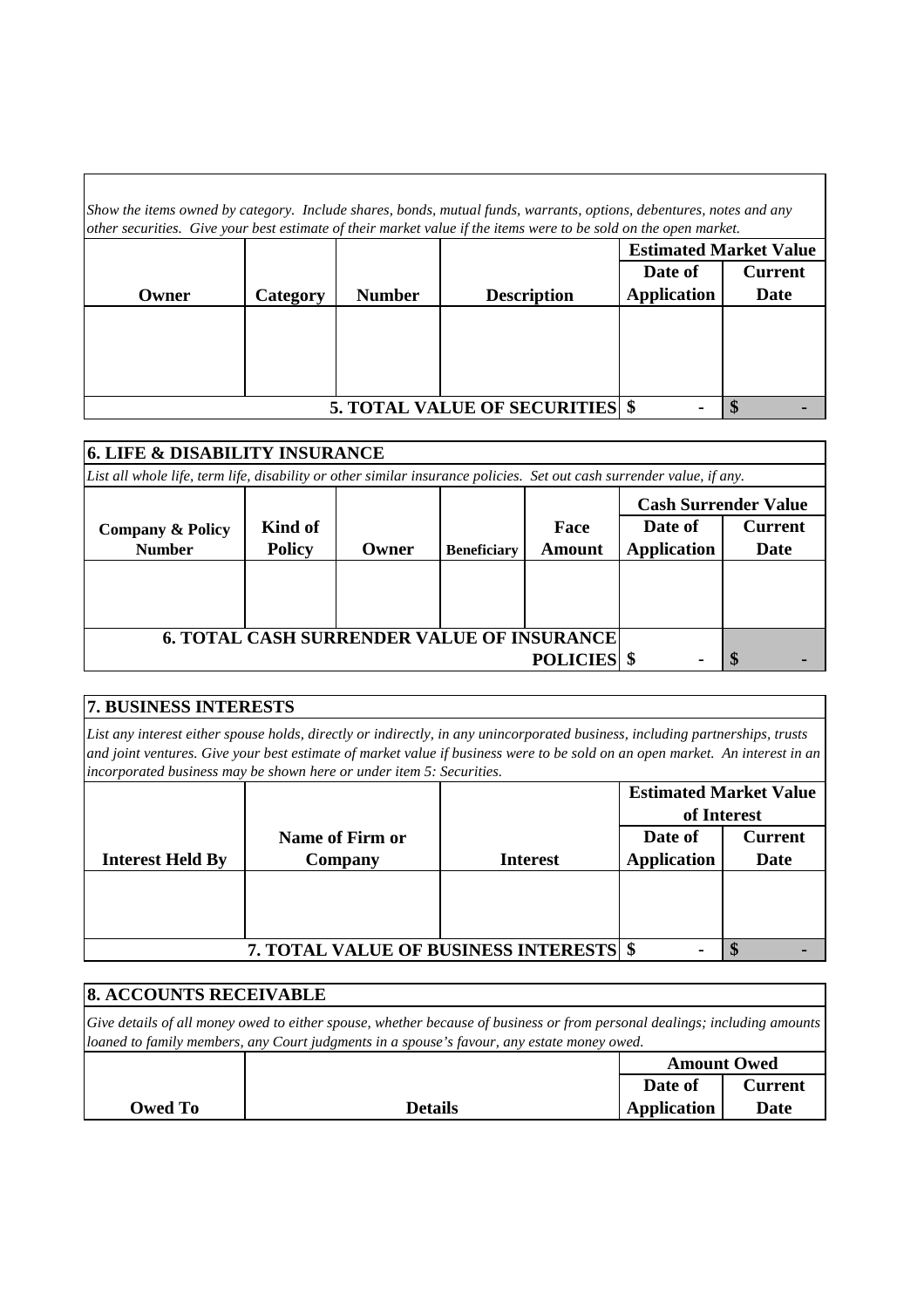| <b>8. TOTAL OF ACCOUNTS RECEIVABLE \$</b> |  |
|-------------------------------------------|--|

| 9. OTHER PROPERTY<br>Show other property or assets owned by categories, include property of any kind not listed in items 1 to 8 (for example,<br>patents or copyright claims). Give your best estimate of market value. |          |                                       |                    |                |  |  |  |
|-------------------------------------------------------------------------------------------------------------------------------------------------------------------------------------------------------------------------|----------|---------------------------------------|--------------------|----------------|--|--|--|
|                                                                                                                                                                                                                         |          |                                       |                    |                |  |  |  |
|                                                                                                                                                                                                                         |          |                                       | of Interest        |                |  |  |  |
|                                                                                                                                                                                                                         |          |                                       | Date of            | <b>Current</b> |  |  |  |
| Owner                                                                                                                                                                                                                   | Category | <b>Details</b>                        | <b>Application</b> | Date           |  |  |  |
|                                                                                                                                                                                                                         |          |                                       |                    |                |  |  |  |
|                                                                                                                                                                                                                         |          |                                       |                    |                |  |  |  |
|                                                                                                                                                                                                                         |          |                                       |                    |                |  |  |  |
|                                                                                                                                                                                                                         |          | 9. TOTAL VALUE OF OTHER PROPERTY   \$ |                    |                |  |  |  |

**I. VALUE OF ALL ASSETS** (add totals 1 through 9 together)  $\mathbf{I} = \begin{bmatrix} \mathbf{\hat{s}} \end{bmatrix}$ 

### **II: DEBTS AND OTHER LIABILITIES**

*Show all debts and other liabilities, whether arising from personal or business dealings. List by category, such as mortgages, charges, loans, liens, notes, credit cards, accounts payable, tax arrears and costs of disposition. Indicate if any other person may be responsible for this debt with a spouse, and give their name. Include contingent liabilities such as guarantees given by either spouse, and indicate that they are contingent. Indicate if any debt payments are in arrears.*

|                                             |          | <b>Details</b>                                                                     | <b>Amount Owing</b>           |                               |
|---------------------------------------------|----------|------------------------------------------------------------------------------------|-------------------------------|-------------------------------|
| <b>Debtor</b>                               | Category | (interest rate, term or number<br>of payments remaining, any<br>property affected) | Date of<br><b>Application</b> | <b>Current</b><br><b>Date</b> |
|                                             |          |                                                                                    |                               |                               |
|                                             |          |                                                                                    |                               |                               |
|                                             |          |                                                                                    |                               |                               |
| II. TOTAL OF DEBTS AND OTHER LIABILITIES \$ |          |                                                                                    |                               |                               |

## **III. PROPERTY, DEBTS AND OTHER LIABILITIES ON DATE OF MARRIAGE**

*Show by category the value of each spouse's property and debts and other liabilities calculated as of the date of marriage. If possible, include the price paid for asset, year purchased, and value added of repairs and improvements during marriage, as well as value on date of marriage.*

|                    | <b>Value on Date of Marriage</b> |                   |                    |                   |
|--------------------|----------------------------------|-------------------|--------------------|-------------------|
|                    | <b>Assets</b>                    |                   | <b>Liabilities</b> |                   |
| Category & Details | <b>Petitioner</b>                | <b>Respondent</b> | <b>Petitioner</b>  | <b>Respondent</b> |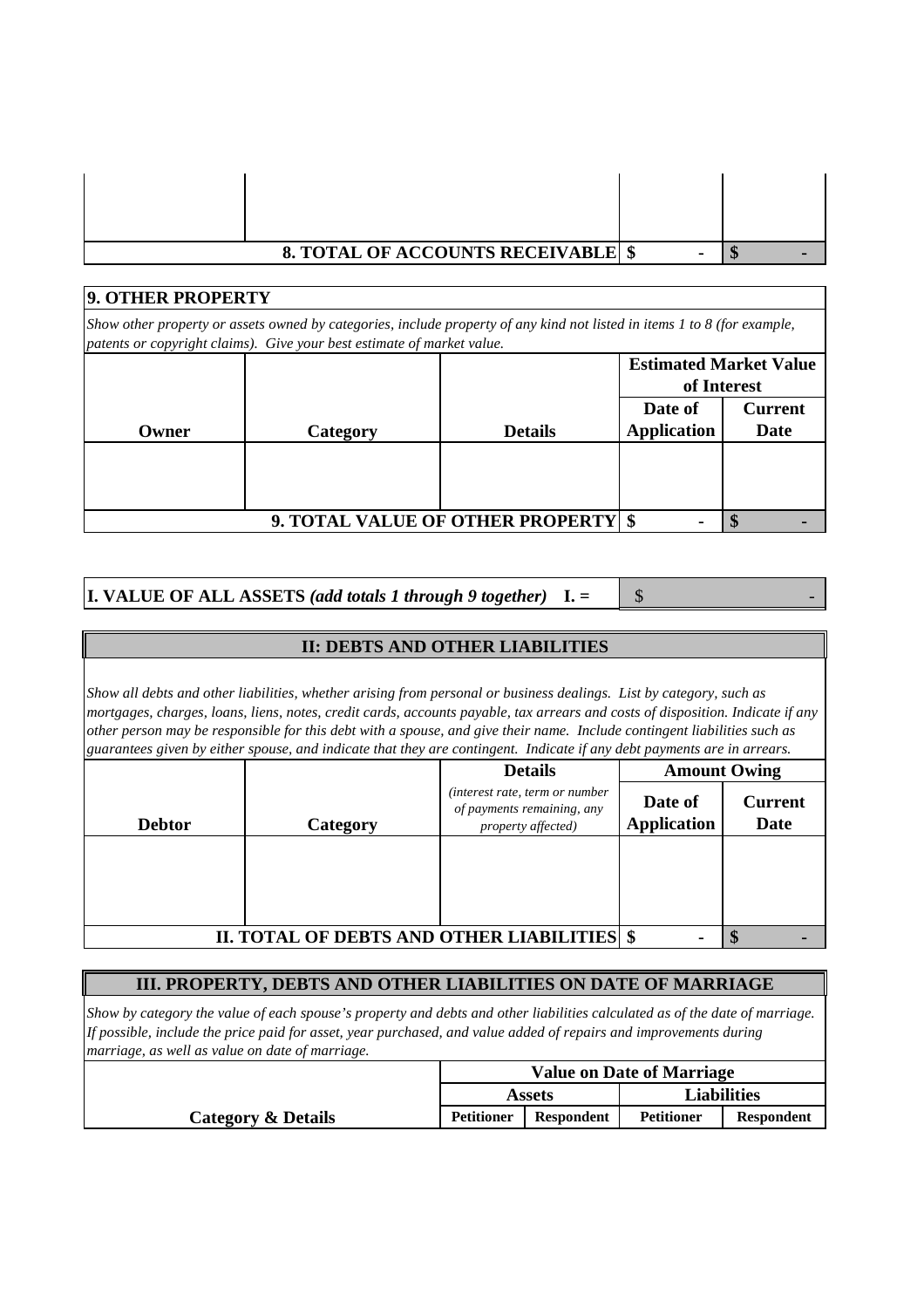| Real Property (exclude family home owned on date of<br>marriage, unless sold before date of separation)<br>Vehicles (exclude family use vehicles)<br>Bank Accounts & Savings |   |                   |   |                   |
|------------------------------------------------------------------------------------------------------------------------------------------------------------------------------|---|-------------------|---|-------------------|
| Pensions & Retirement Savings Plans                                                                                                                                          |   |                   |   |                   |
| Securities                                                                                                                                                                   |   |                   |   |                   |
| Life and Disability Insurance                                                                                                                                                |   |                   |   |                   |
| <b>Business Interests</b>                                                                                                                                                    |   |                   |   |                   |
| <b>Accounts Receivable</b>                                                                                                                                                   |   |                   |   |                   |
| Other Property (specify)                                                                                                                                                     |   |                   |   |                   |
| Debts & Other Liabilities (specify)                                                                                                                                          |   |                   |   |                   |
| <b>TOTALS</b> \$                                                                                                                                                             |   |                   |   | \$                |
|                                                                                                                                                                              |   | <b>Petitioner</b> |   | <b>Respondent</b> |
| <b>III. NET VALUE OF PROPERTY OWNED</b>                                                                                                                                      |   |                   |   |                   |
| <b>ON DATE OF MARRIAGE</b>                                                                                                                                                   | S |                   | S |                   |

### **IV. PROPERTY EXEMPT FROM DISTRIBUTION**

*Show the value by category of property reported in this statement which was owned on the date of application that you claim is exempt from distribution pursuant to sections 23 and 24 of* The Family Property Act*, other than that property shown in Table III above.*

|          |                                            | <b>Value on Date of</b> |
|----------|--------------------------------------------|-------------------------|
| Category | <b>Item and Reasons for Exemption</b>      | <b>Application</b>      |
|          |                                            |                         |
|          |                                            |                         |
|          |                                            |                         |
|          | <b>IV. TOTAL VALUE OF EXEMPT PROPERTY </b> | $\mathbf{s}$            |

### **V. PROPERTY DISPOSED OF WITHIN 2 YEARS**

*List by category all property disposed of within 2 years before the beginning of this proceeding. Indicate the date of disposition of each item.*

| Category | <b>Details</b>                      | <b>Value</b>    |
|----------|-------------------------------------|-----------------|
|          |                                     |                 |
|          |                                     |                 |
|          |                                     |                 |
|          | V. TOTAL VALUE OF DISPOSED PROPERTY | $\mathbf{\Phi}$ |

## **VI. CALCULATION OF NET FAMILY PROPERTY**

|                                                           | <b>Deductions</b> | <b>Balance</b> |
|-----------------------------------------------------------|-------------------|----------------|
| Value of all Assets Owned on Date of Application (Item 1) |                   |                |
| <b>Subtract</b> Value of all Debts and Liabilities        |                   |                |
| (Item II                                                  | -                 |                |